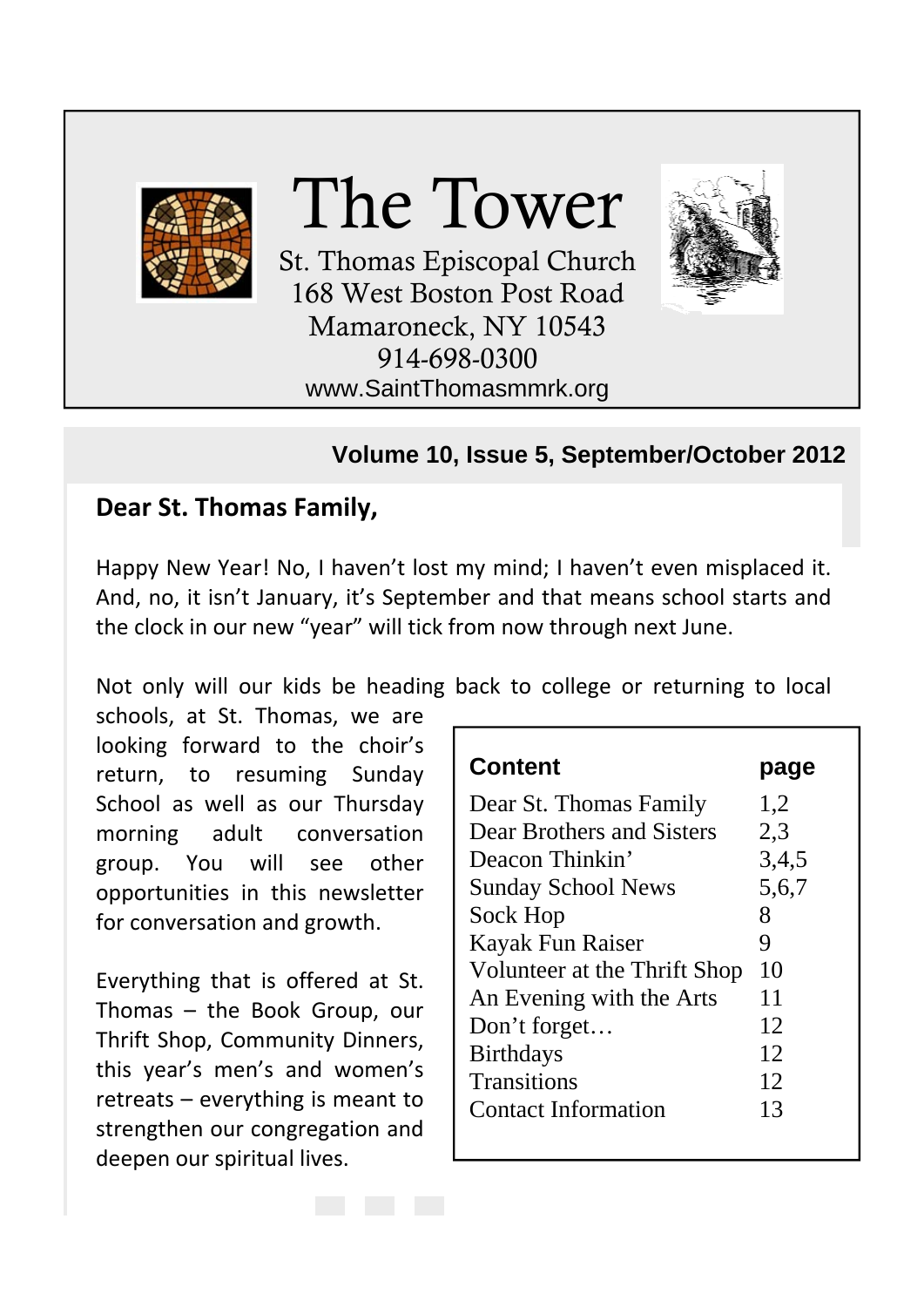I invite you to consider the various ministries, events and formation opportunities here at St. Thomas. Consider them all, prayerfully and carefully. I hope you will participate as much as you are able, in ways that feed your soul in both receiving and serving.

Welcome back. May the coming months bring us closer to each other, and to the God we all love and serve through Jesus Christ.

God's Peace,

Pastor Laumeaux

#### **Dear Brothers and Sisters in Christ,**

When you throw a rock into a still pond, the splash creates a ripple which starts small, but grows bigger and bigger as it moves across the surface. Recent events have lead me the think that maybe violence is like the rock that drops in the water, with effects that start small but become more consequential as time goes by.

With a heavy heart, I read of the shooting at a Sikh temple in Wisconsin a few weeks ago. The Old Testament reading for the following Sunday was the story of Absalom's death, which concludes a violent chapter in King David's reign. When Amnon, heir apparent for the throne, rapes his half‐ sister Tamar, her brother Absalom swears revenge. After waiting patiently for two years, Absalom arranges to have Amnon killed at a banquet he hosts. Still unsatisfied with killing Amnon, Absalom leads a palace coup which leads to a civil war with his father David's army. Absalom, and many others end up dead at the end of the narrative. From one act of violence, spring many more.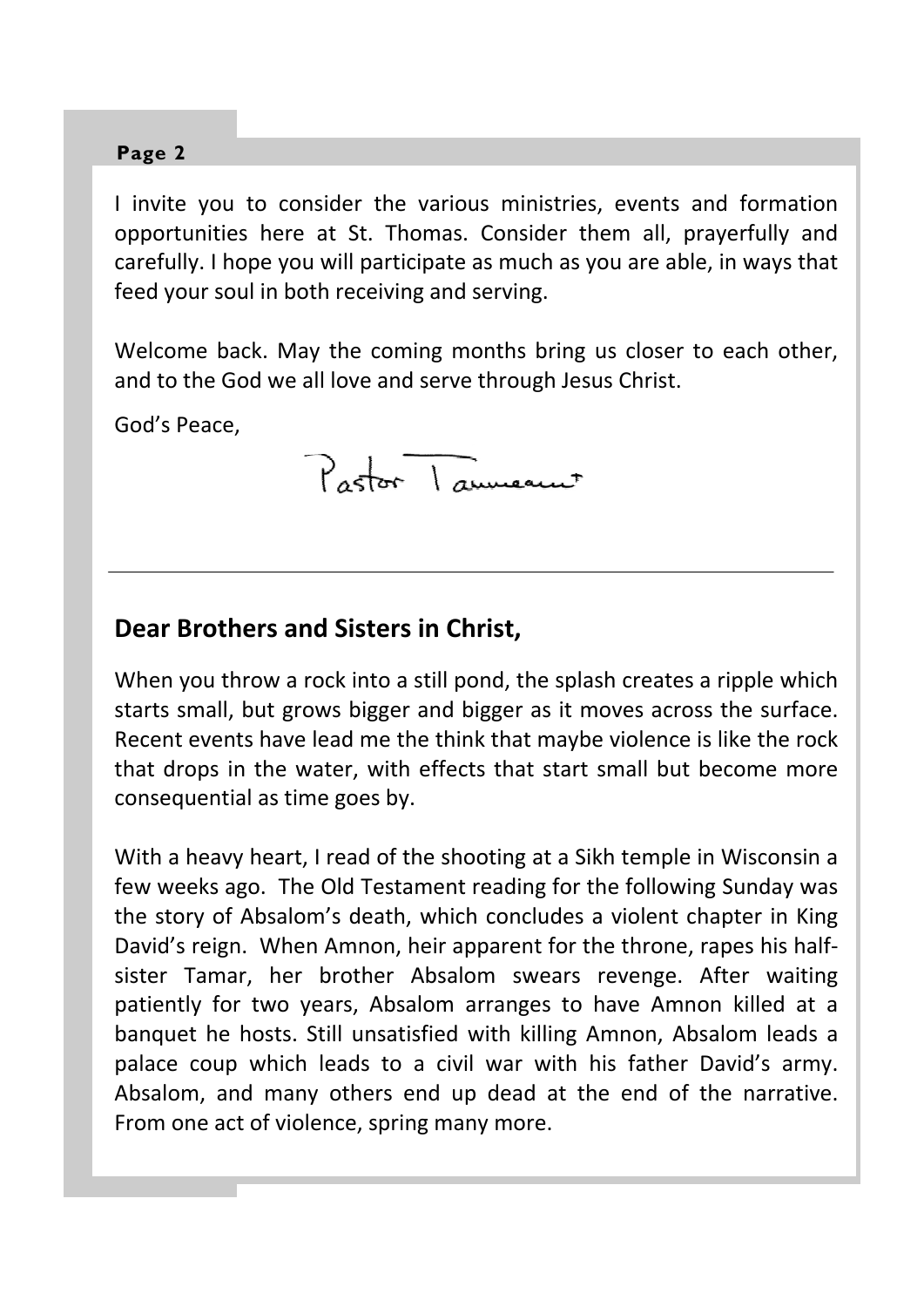I don't know what went through the mind of the shooter when he decided to do what he did. From what events, ideas, or people in his life did he learn to speak the language violence? I hope that it ends.

Were I a pessimist I would feel disheartened. But I am not. The Gospel has taught me that, if anything, one act of kindness, justice-making, or reconciliation can ripple out and lead to more. I believe, as an Easter person, that the potential is there for the waves of love to overwhelm the waves of hate in our world. It starts with a small act. It starts with a small choice. What choice will we make?

In Peace,

 $Jx$   $Vx +$ 

### **Deacon Thinkin'**

I confess I am doing some recycling here, work with me.

Would it surprise you to learn that people often state that it is difficult for them to pray?

Welcome to the club!

Prayer, I have learned (the hard way), is a lot like learning to play the piano, or tennis, or soccer. To do any of this well, or at the very least feel comfortable doing it, takes practice, practice and more practice.

Reminds me of a story… Admit it, you were waiting for this.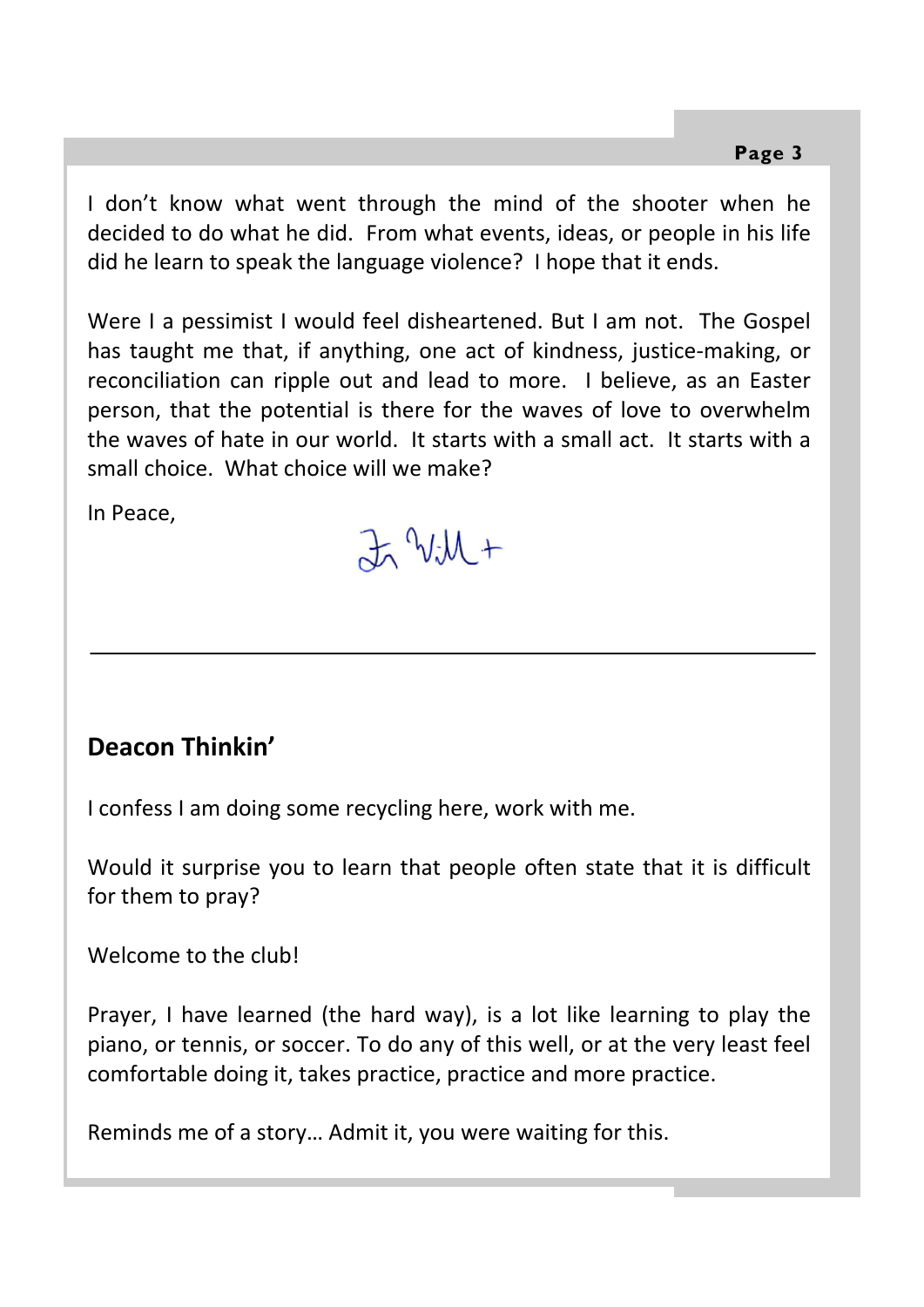



A little girl was sitting on her grandfather's lap as he read her a bedtime story. From time to time, she would take her eyes off the book and reach up to touch his wrinkled cheek. She was alternately stroking her own cheek, then his again.

Finally she spoke up, "Grandpa, did God make you?"

"Yes, sweetheart, "he answered, "God made me a long time ago."

"Oh," she paused, "Grandpa, did God make me, too?"

"Yes, indeed, honey," he said, "God made you just a little while ago."

Feeling their respective faces again, she observed, "God's getting better at it, isn't he?"

There is a whole truck load of references to prayer in Bible. For starters; go to Romans 8:26, Matthew 7:7, Luke 18:1, Ephesians 6:18. There are many more. The point being, if prayer was so easy, the authors of the Bible would not have reminded us of the need to pray, nor would Jesus have commanded us to pray.

Prayer does not require falling on ones' knees, it can be done at the kitchen sink, mowing the lawn, at the red light, in the barber's chair, at Dunkin Donuts, on a park bench. It wouldn't surprise me if more prayers are said on a golf course than in church!

A prayer does not have to be asking for something, a prayer of praise must sound good to God's ears, a prayer of thanksgiving will lift your spirit as well. Check out James 5:13.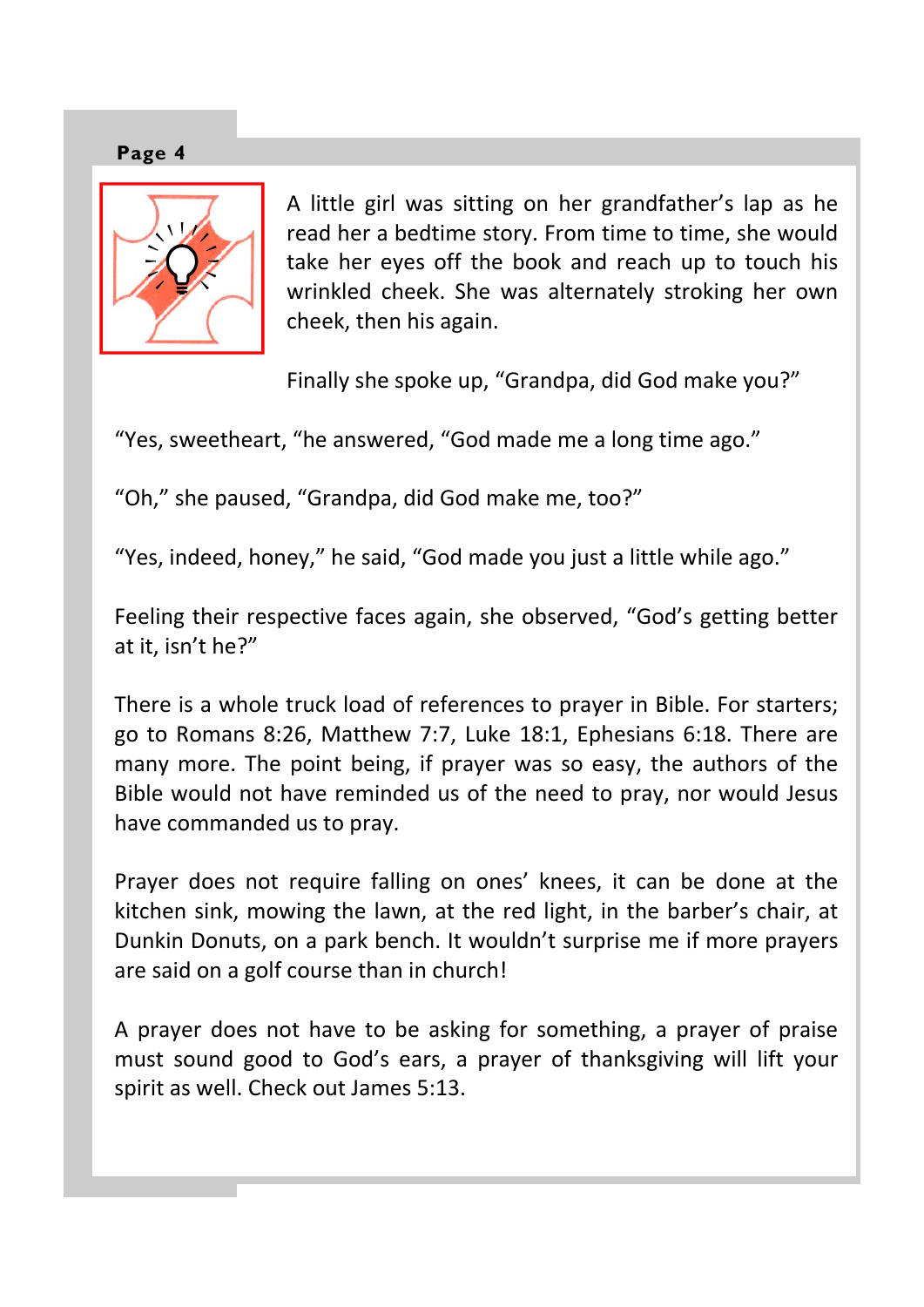St. Paul in his First Letter to the Thessalonians wrote, "pray continually" 5:17. Same message, different words in Philippians 4:6 and Colossians 4:2. See for yourself.

Pablo Casals, arguably one of the greatest cellists, practiced six to eight hours every day. When asked why he practiced so much, he responded: "I am beginning to see improvement."

Practice, practice, practice, you **will** get better at it. You will know it, and so will your spirit.

Blessings and peace

Lynn



### **What's Cooking for St. Thomas Kids this Fall**

My Grandpa Ray loved a smorgasbord. He drove my family in his old Impala, a car so rusty I'd thought it had been sprayed by gunfire, to a huge Swedish place in Beverly, the Southside Chicago neighborhood

where my mom was raised. While my sisters and I probably would've preferred a burger at the nearby palace of golden arches, we were enticed by the notion of an offering for every apetite. There had to be something good, we were certain, somewhere in those acres of steam tables. And of course there was that boundless array of desserts.

At St. Thomas, we love a smorgasbord, too. In anticipation of this fall, we started cooking up ideas for our kids and their families in June. This year you will find something old, something new, and probably even something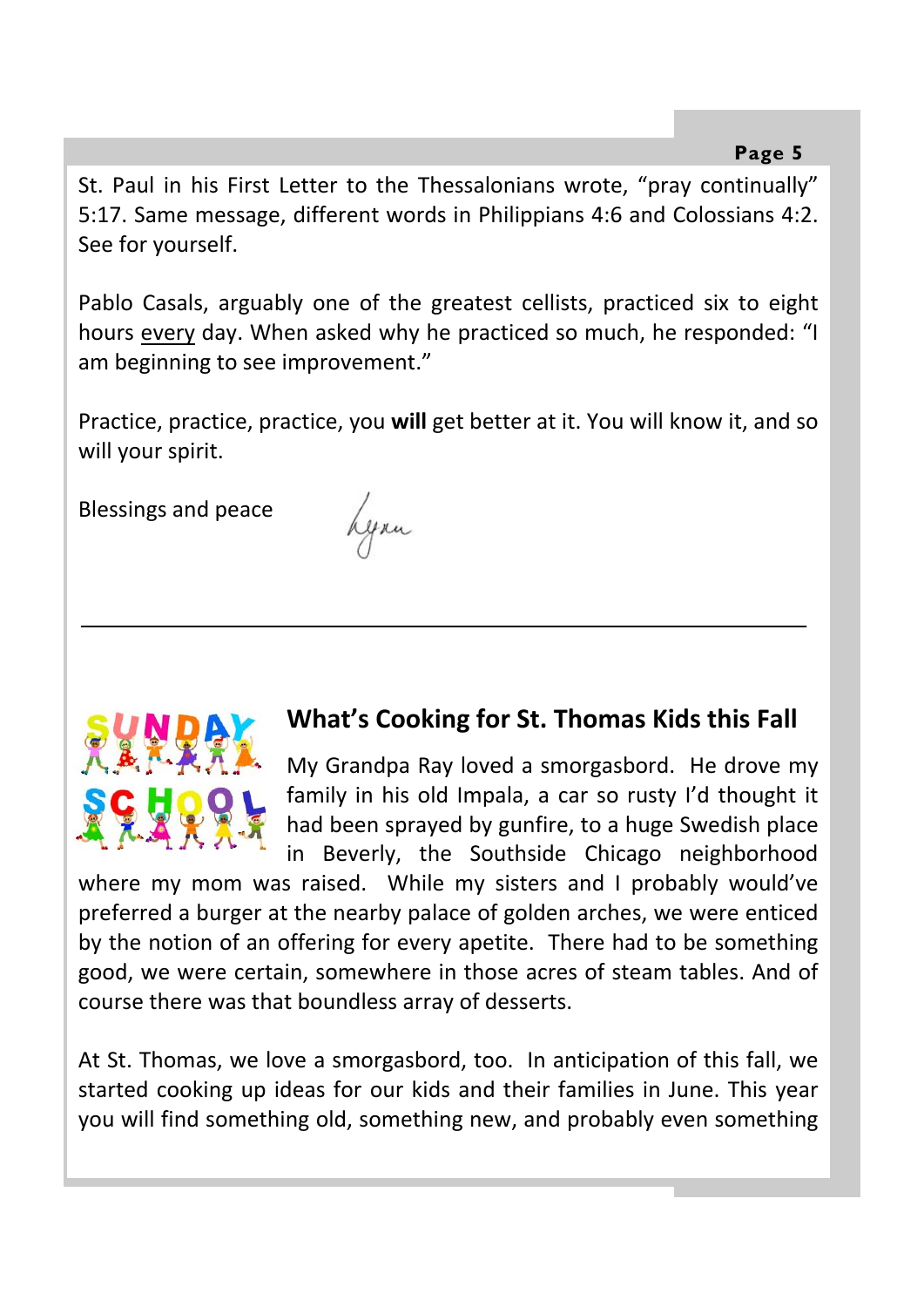borrowed and blue on the menu! So please, make some time to feed your kids in the spiritual sense—feed your soul-- at our veritable smorgasbord of activities appropriate for kids, teens and families.

#### **Coming up in September and October:**

**Weekly, starting September 9, Nursery.** Our supervised nursery opens at 9:30 AM and will remain open, most Sundays, until 12:30. Appropriate for our youngest parishioners, infants through age 3. Come have some fun with Janessa and the girls!

**Weekly, starting September 9, Sunday School.** Drop‐off begins at 9:45 AM, class begins promptly at 10 AM. We will offer a homemade Bible Basics curriculum and special activities the first few weeks. Most weeks we will have three separate age group classes for children ranging from 4 years old through the  $7<sup>th</sup>$  grade. Contact Kate if you want to know more.

**Carpenter's Kids Potluck Dinner, September 13, 6:30 PM.** Please call the office to RSVP. This event is appropriate for children who can sit respectfully for an hour and a half. For kids who would rather play we can get a babysitter, let us know.

**Pre‐Confirmation and Heifer Farm Trip orientation meeting with Father Will September 16 at 10 AM.** St. Thomas kids (grade 6 and up) who will attend this weekend trip must attend.

**Choir Parents Meeting on September 16 at 11:30 AM.** If you think your child is interested in the kids' choir, plan on attending this important informational session.

**Sock Hop, September 22, 7 PM – 11 PM, Heathcote Hall**

**First Kids' Choir Rehearsal, September 23, at 11:15 AM.**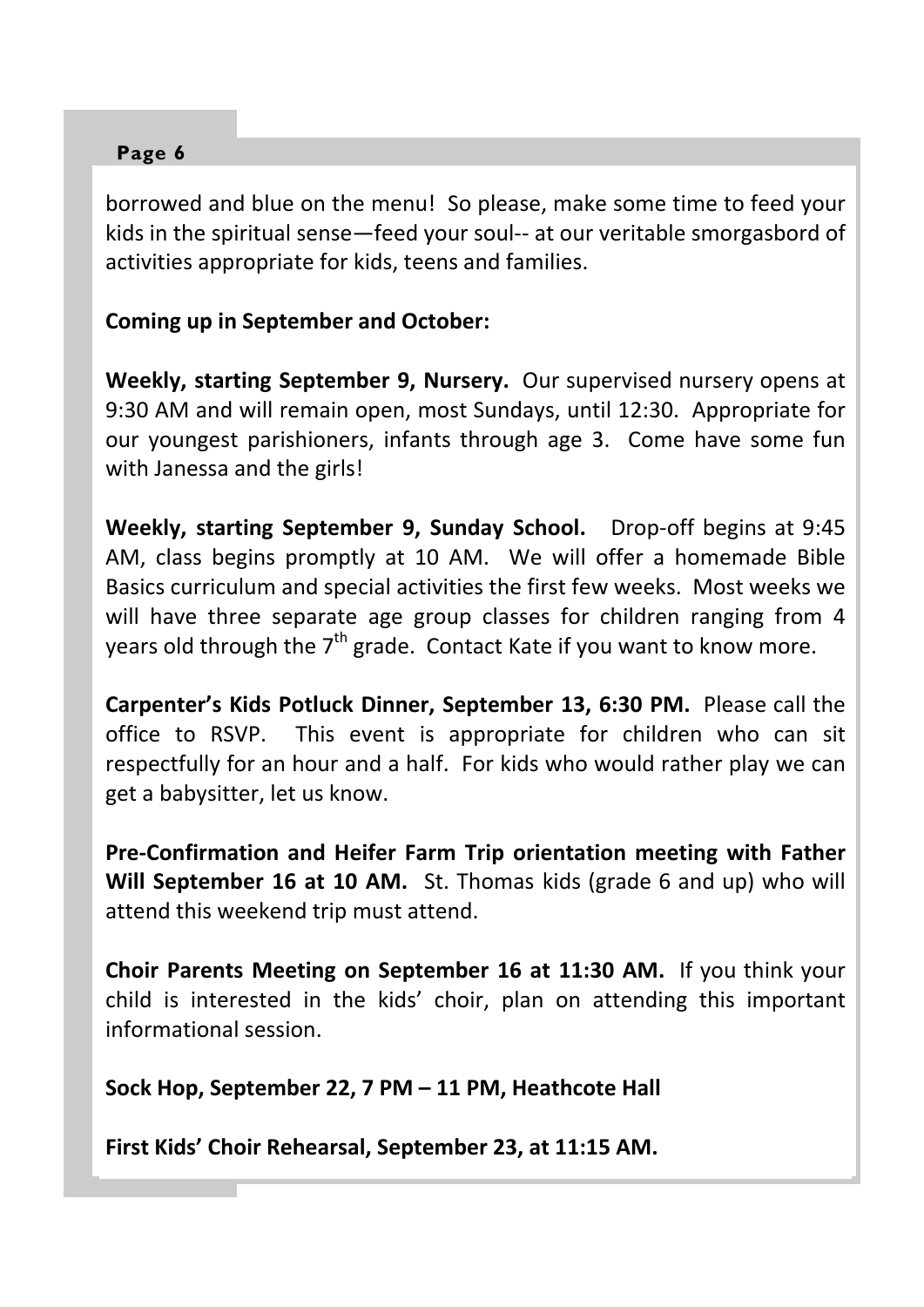**St. Thomas Kayak and Cookout, Orienta Yacht Club, September 23 from 1 PM – 5 PM.**

**Pumpkin Delivery, volunteer at the Pumpkin Patch, 5 PM, September 29**

**Heifer Farm Trip October 6‐8**

**Family Chapel Church October 21 at 10 AM**

Questions? Please feel free to e‐mail or call me.

Hope that whets your appetite! Looking forward to growing in faith, but not in the waistline, with you and your family this year.

Best, Kate Beeby

 Sunday School Director 914-833-3237 katebeeby@optonline.net

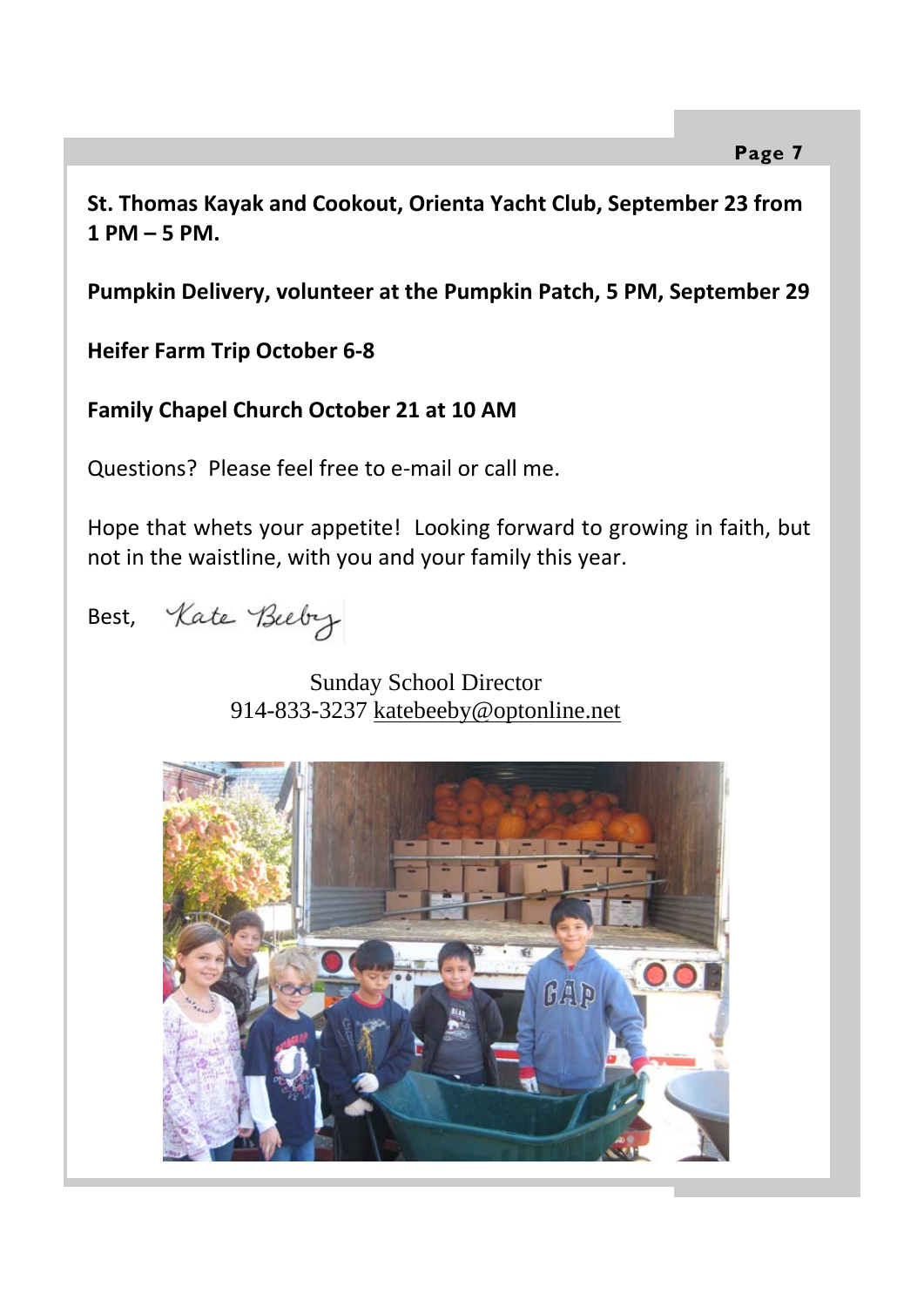

# Dance to the sounds of the fifties.

Grab your letter sweater and poodle skirt and return to the days of the greasers, hula hoops, dance contests and crazy socks.

Enjoy the taste of the nifty fifties favorite foods.

WHEN: September 22, 2012

WHERE: St. Thomas Church, Heathcote Hall 168 West Boston Post Rd, Mamaroneck, NY TIME: 7:00 PM-11:00 PM COST:  $$15.00$  per person/\$25.00 for a family of 4 Children under 5 free

This event is co-sponsored by All Saints Church Harrison

RESERVATIONS REQUIRED: Please call (914) 698-0300 or e-mail office@saintthomasmmrk.org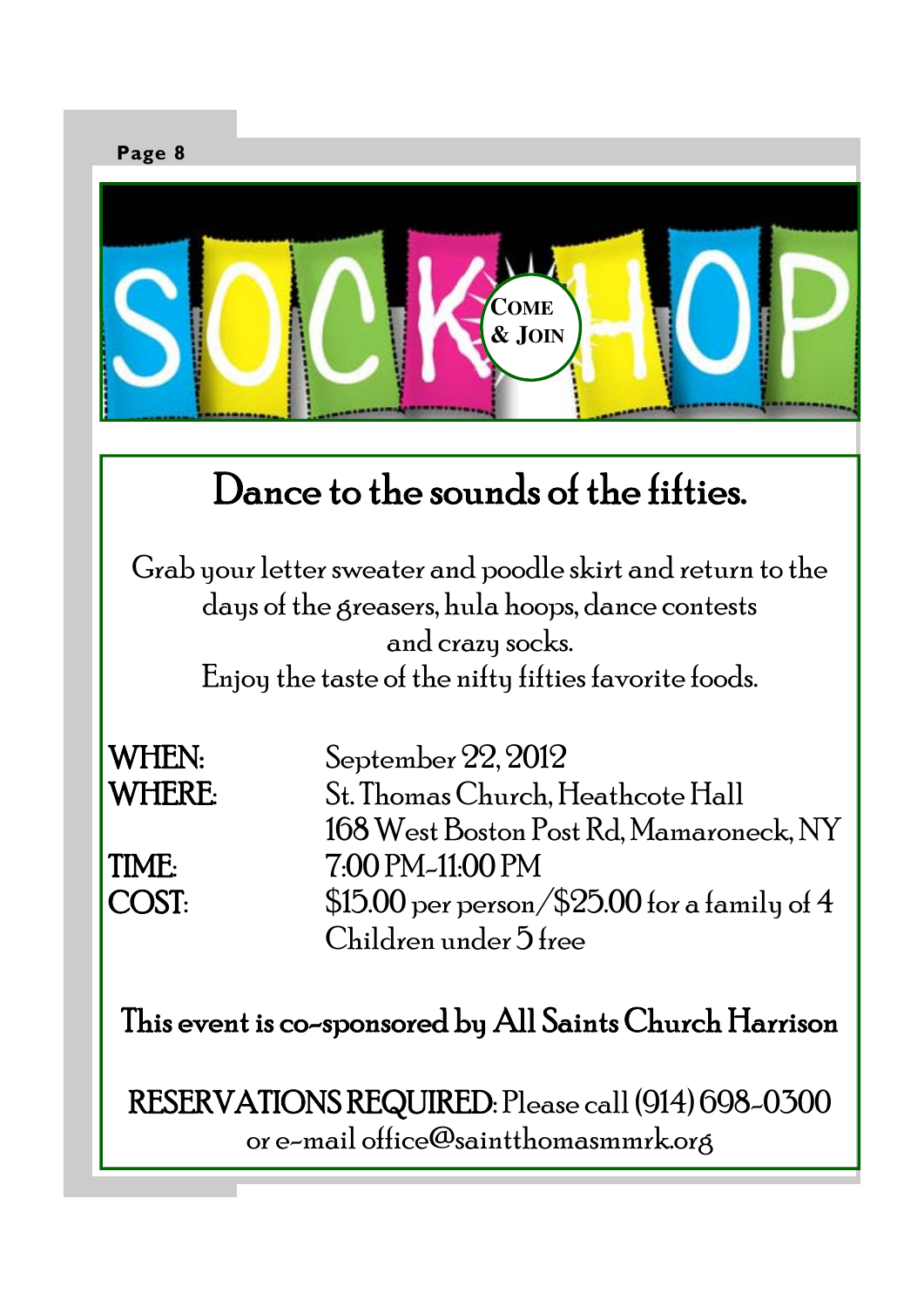

# YOU ARE INVITED!

WHO: All St. Thomas Parishioners and Guests WHAT: Kayaking and BBQ FUN Raiser Kayaks provided by Aqua Vision Scuba WHEN: September 23, 2012 WHERE: Orienta Yacht Club, behind Diner 405 East Boston Post Rd, Mamaroneck, NY TIME: 1:00 PM-5:00 PM COST: A smile and a good time!

## RESERVATIONS REQUIRED:

To insure there are enough kayaks, please RSVP with John Brown at jb@sunyacht.com or (914) 907-0054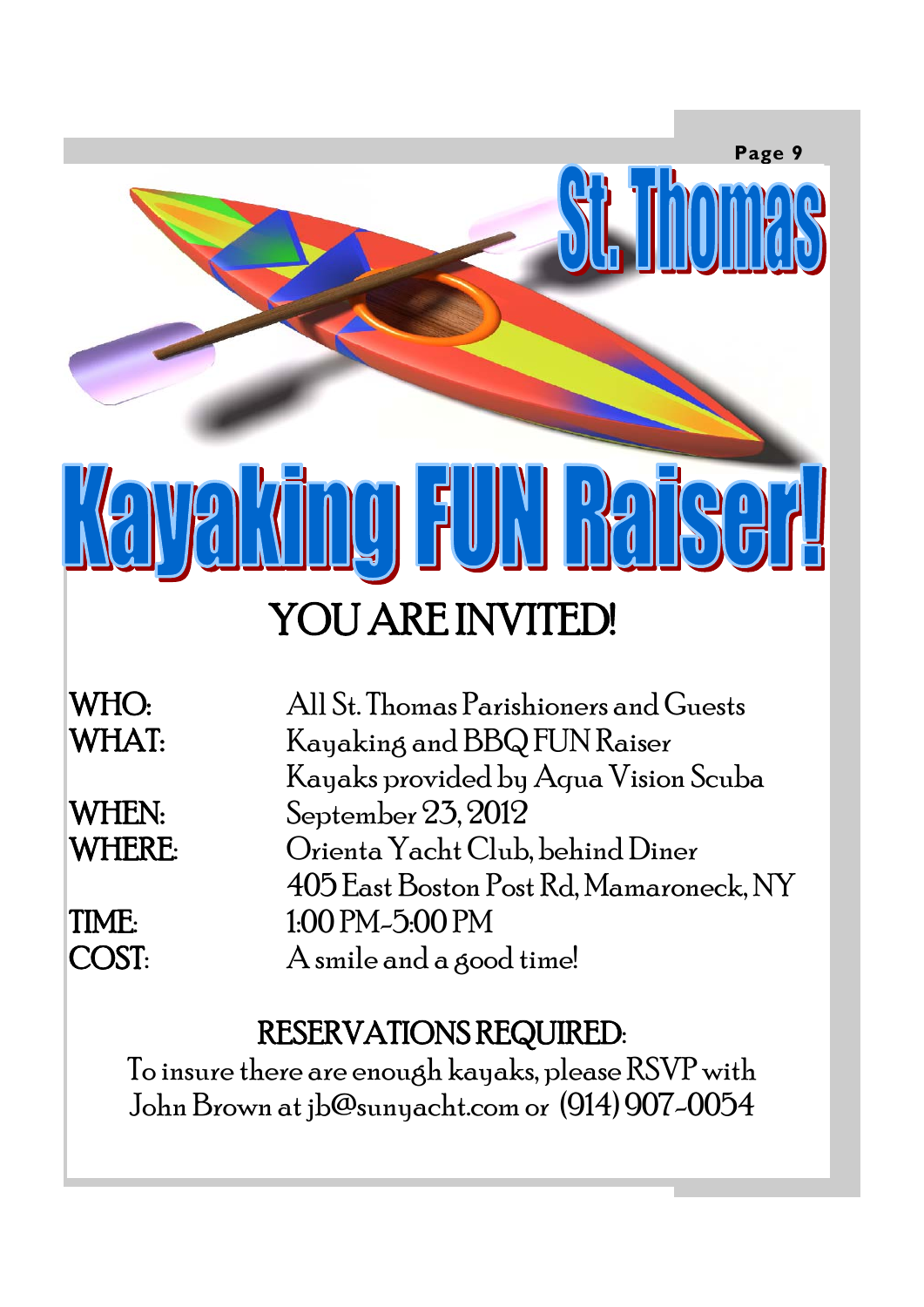## **Thrift Shop**

Do you have a flair for fashion, designer clothes, and vintage items? Do you enjoy working with people? Or perhaps you're a teen and would like to volunteer some of your time towards community service, or are involved in an organization at school or perhaps a Girl Scout working toward the Gold award? Please join our team of volunteers at the St. Thomas Church Thrift Shop. This is a very valuable program which is supported by volunteers of mixed ages and gender. They come together on Wednesdays and Saturday's, sorting clothes, hanging & folding, and pricing items as numerous donations are dropped off.

The Thrift Shop proceeds allow us to offer needed supportive services to the community: Brown Bag Lunches, the weekly Pantry, Community Dinners, and the Thrift Shop as well.

The Thrift Shop is a wonderful resource which aids many individuals and their families within the community by offering clothes, an assortment of household items, china ware, glasses, linens, and much more at very affordable prices. We also gather gloves, hats, and scarves from our do‐ nations and distribute them to our Brown Bag Lunch and Pantry clients during the winter months.

Our biggest fund raiser is our annual Christmas Fair, which generates \$6,000‐\$8,000 and often more. The Fair proceeds are used to support local charitable organizations. Thanks to the thousands of donated items to the Thrift Shop throughout the year, the fair committee is able to collectively organize and selectively choose the best items that will generate sales for this event that so many enjoy.

Please consider this ministry, Thrift Shop hours are Wednesdays 11‐3, and Saturdays 10‐1. If interested, please come by and visit us or contact Deacon Werdal.

Thank you, *Donna Robinett and Ann Strychalski*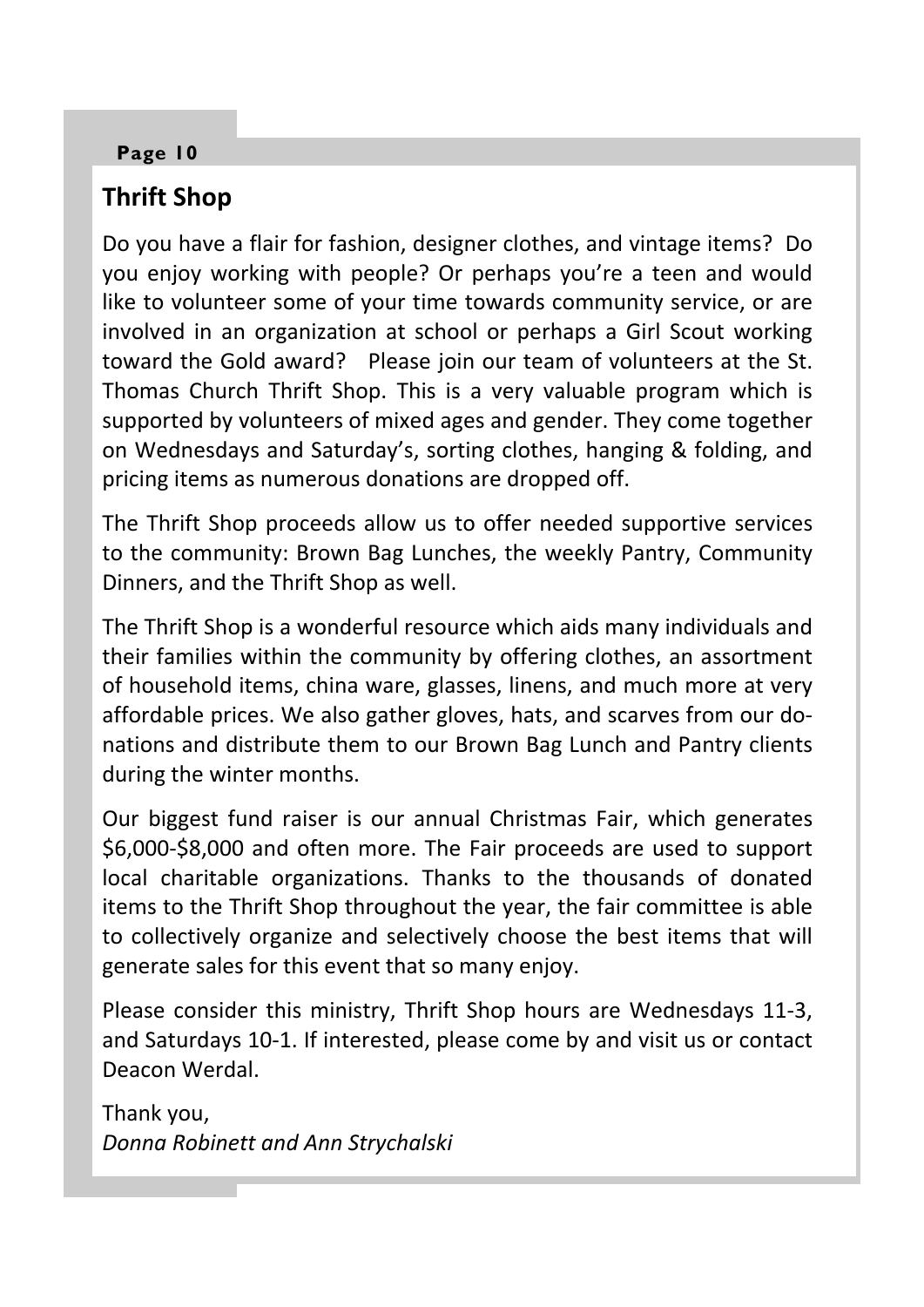



 **Art Exhibit \* Concert \* Coffeehouse \* Auction Fundraiser** 

## **Saturday, September 29th, 2012 7:00pm**

*St. Thomas Church – Heathcote Hall 168 West Boston Post Road, Mamaroneck, NY* 

## **All Tickets \$25 in advance**

 *Includes show, specialty desserts and coffee*

Featuring:

The New York Vagabonds!

*Royal Caribbean, Holland America, Regent Cruise Line Favorites The Premier Male Quartet "…. America's Best Kept Secret"* 

## **For tickets call 914-305-5088**

or go to **www.thelaberfoundation.org** 

**Carpenter's Kids Café**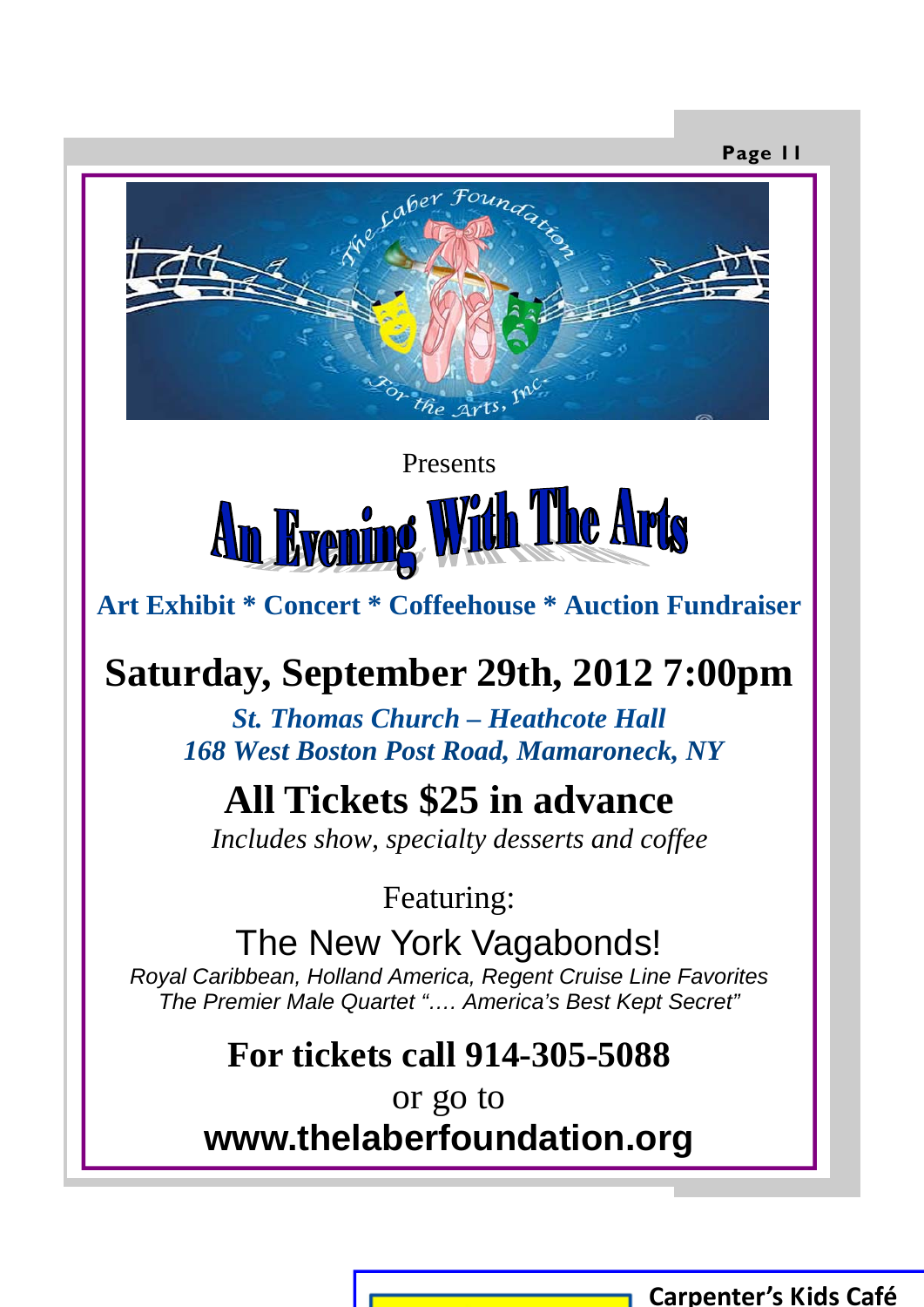## **YOU DON'T WANT TO FORGET...**



**Tuesdays at 10:00 AM: Brown Bag Lunch** Preparation. Every week we prepare about 100 sandwiches and distribute them between **11:00AM and 12:00PM.** 

St. Thomas **Men's Group** meets every first Friday of the MEN'S GROUP month at 7:30PM



On **September 16** after the 10AM service find out more about the trip to the Heifer Farm for the Youth of our Parish on **October 6-8** .



The Pumpkin Patch starts **September 28** and is open all through October from 12 to 5PM on weekdays and from 10AM to 6PM on weekends. **Please help us when the pumpkins are delivered on September 28 at 5pm!**



**Community Dinner** on **October 13 at 5:30 PM**. Please come and help with set-up and clean-up.

**October 15** at 7:00PM: The **Helping Hands Knitting Group** 

 $07-Oct$  $11-Oct$  $13-Oct$  $14$ -Oct  $14$ -Oct  $15-Oct$  $16-Ort$ 

### **September / October Birthdays**

| <b>Steven Bonaparte</b> | $12$ -Sep | Mary Louise Cox         |
|-------------------------|-----------|-------------------------|
| Ann Hunt                | $16-Sep$  | <b>Betty Pollak</b>     |
| Noel Hart               | $20-Sep$  | Carolyn Young           |
| Louis Scenti            | $21-Sep$  | Ira Hart                |
| Janessa Bing            | $27-Sep$  | Robert Poney, Jr.       |
| James Whitehouse        | $28-Sep$  | <b>Charlotte Fisher</b> |
| Jacqueline Thomas       | $30-Sep$  | Veronica Sessler        |
| Don Giallorenzo         | $01$ -Oct |                         |

### **Transitions:**

Deaths: Phyllis Hewson Evans